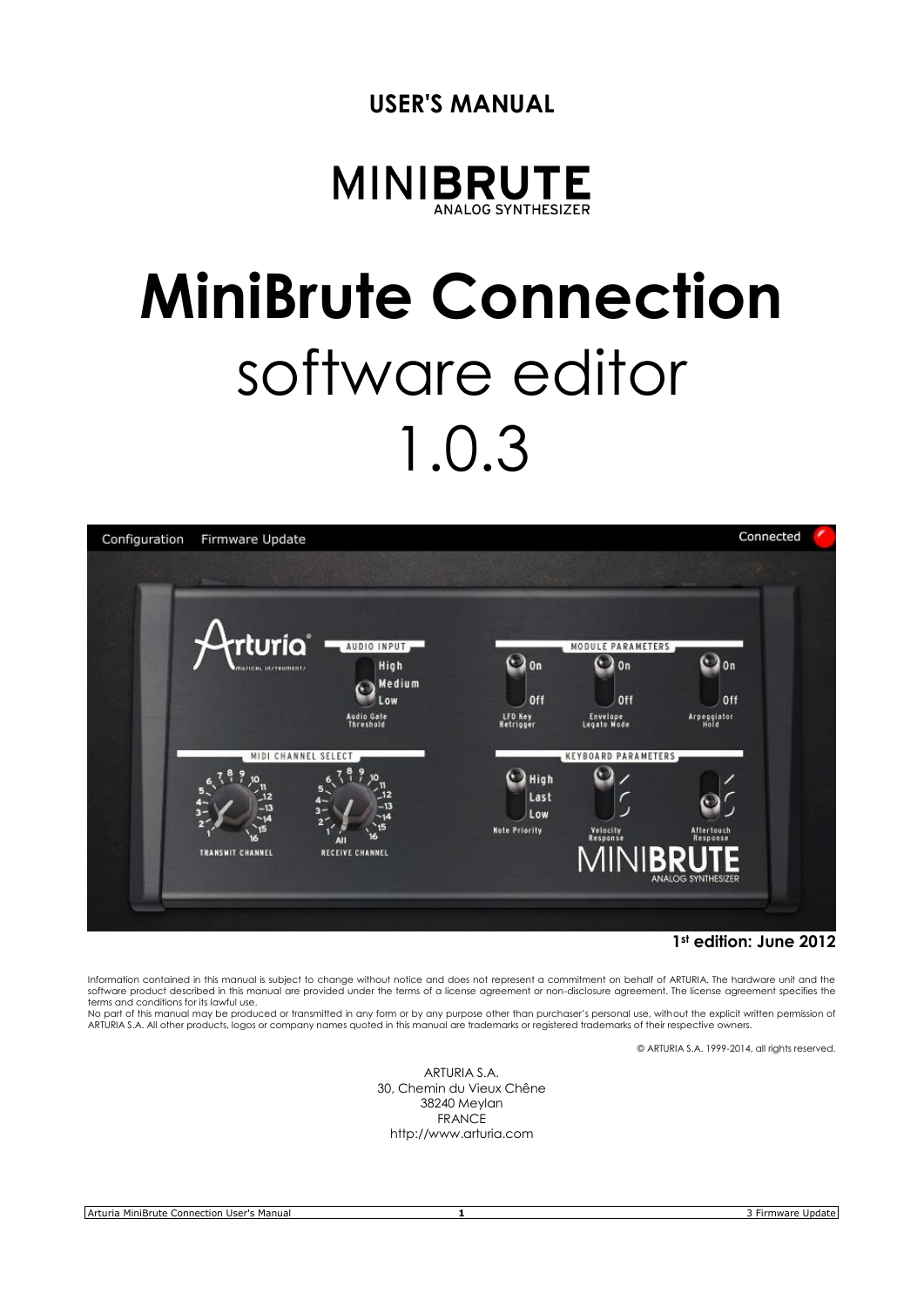# **TABLE OF CONTENTS**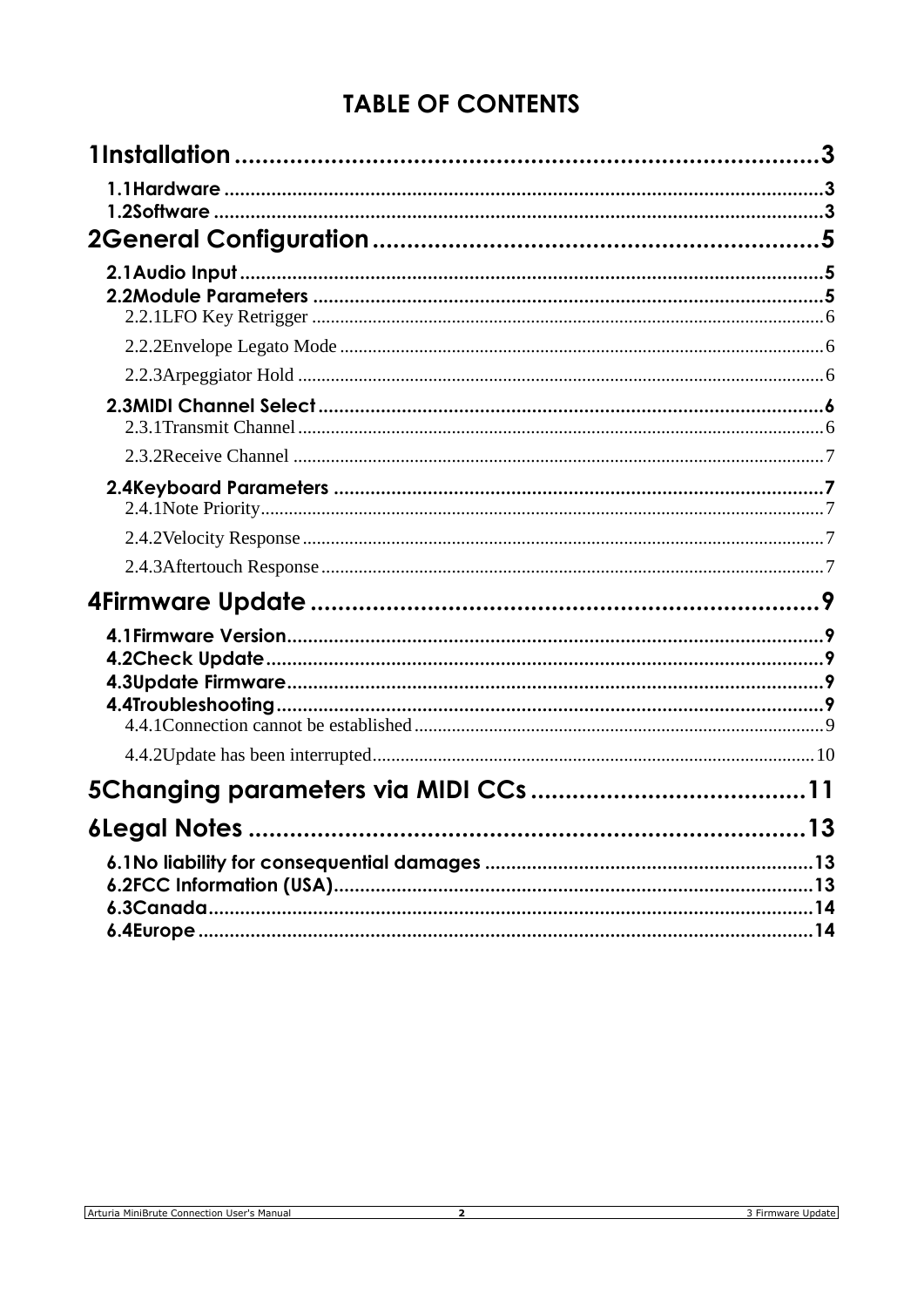# **1 INSTALLATION**

# **1.1 HARDWARE**

Connect the MiniBrute synthesizer to your computer using a standard USB cable, then power up:



## **1.2 SOFTWARE**

The MiniBrute Connection software editor is freely available from the Arturia website :

<http://www.arturia.com/products/minibruteconnection>

Simply extract the archive, select the appropriate folder, depending on your computer operating system:

- "OSX" for Mac OS X
- "Win" for Windows

The software does not require any installation on your system, the program can be run directly from its extracted folder. If you move the application, make sure it is always accompanied with the *mbf* firmware file.

The MiniBrute Connection software editor offers two main features, described in the following pages:

- the **general configuration** of the instrument (see chapter 2)
- the **firmware update** of the instrument (see chapter 3)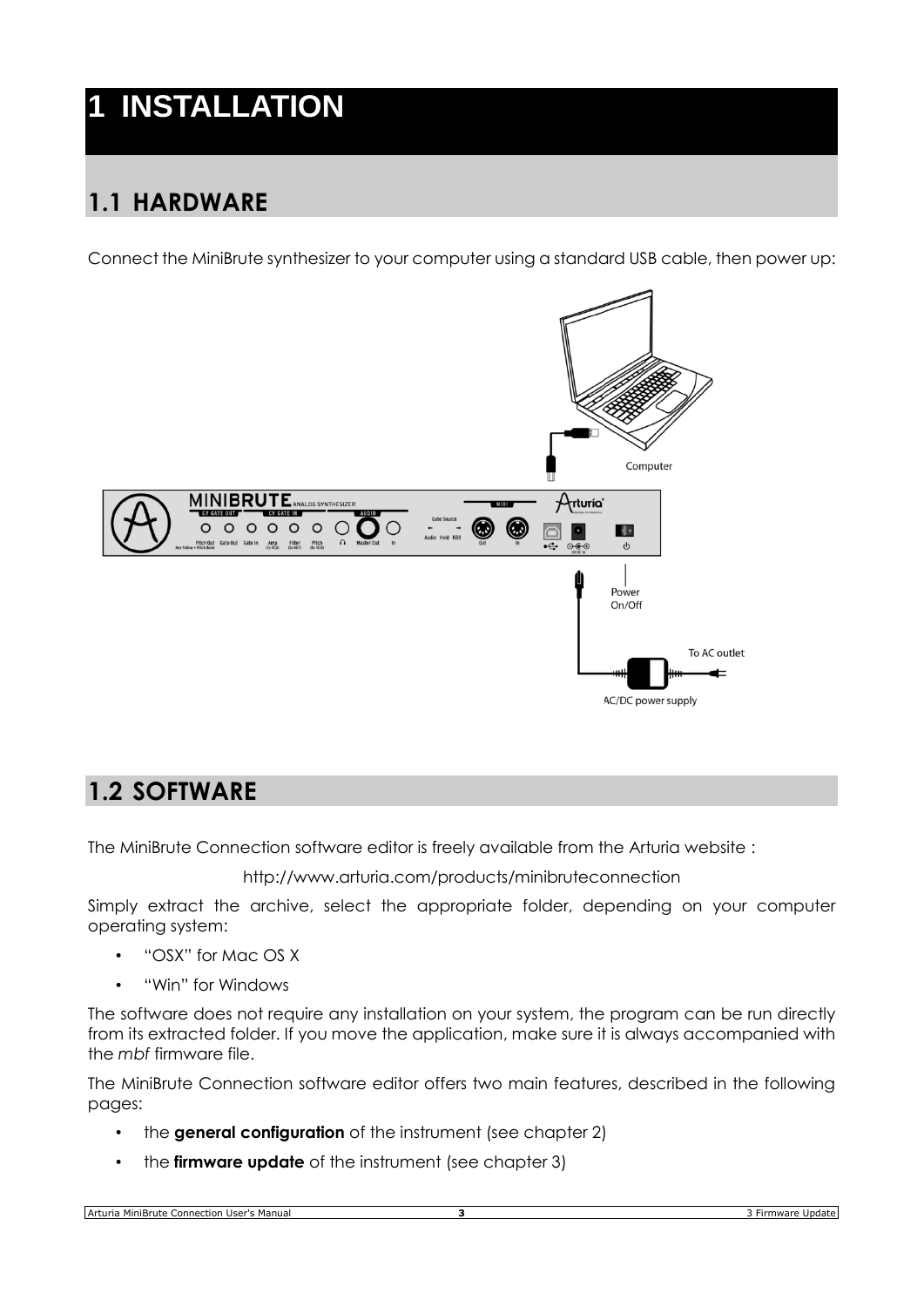You can switch between those two main features through the tool bar:



3, but it is launched automatically.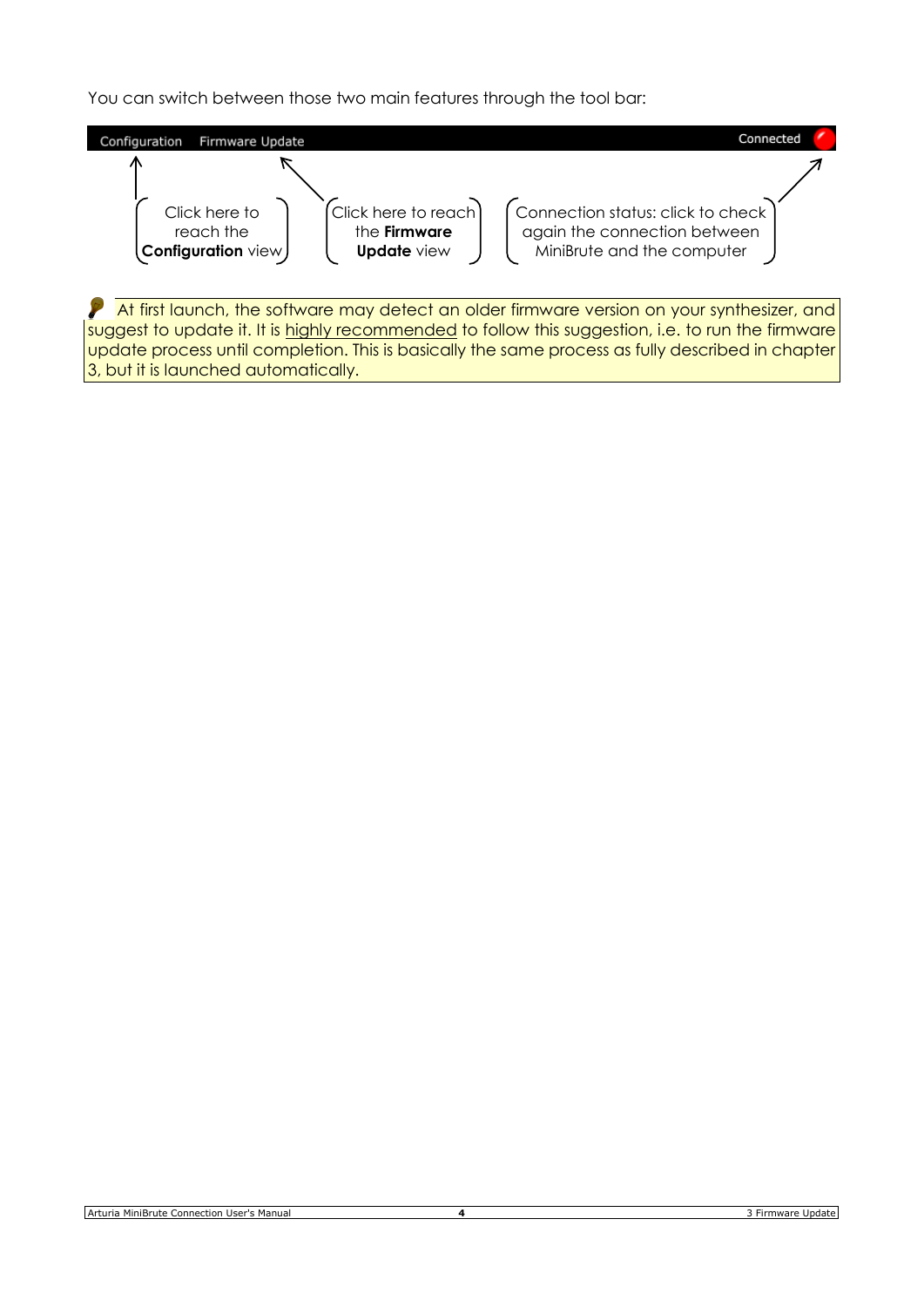# **2 GENERAL CONFIGURATION**



At launch, the software automatically loads the settings stored on your MiniBrute.

P When changing a parameter, the settings are automatically sent to the synthesizer and stored in its non-volatile memory. No need for saving or reboot, the new settings apply instantaneously!

# **2.1 AUDIO INPUT**



This section allows you to select the Audio Gate Threshold, i.e. the audio level from which the envelopes will be triggered. Three levels, based on the most common audio levels, are available: **low**, **medium,** or **high.** Select the level that suits your needs by clicking the toggle switch.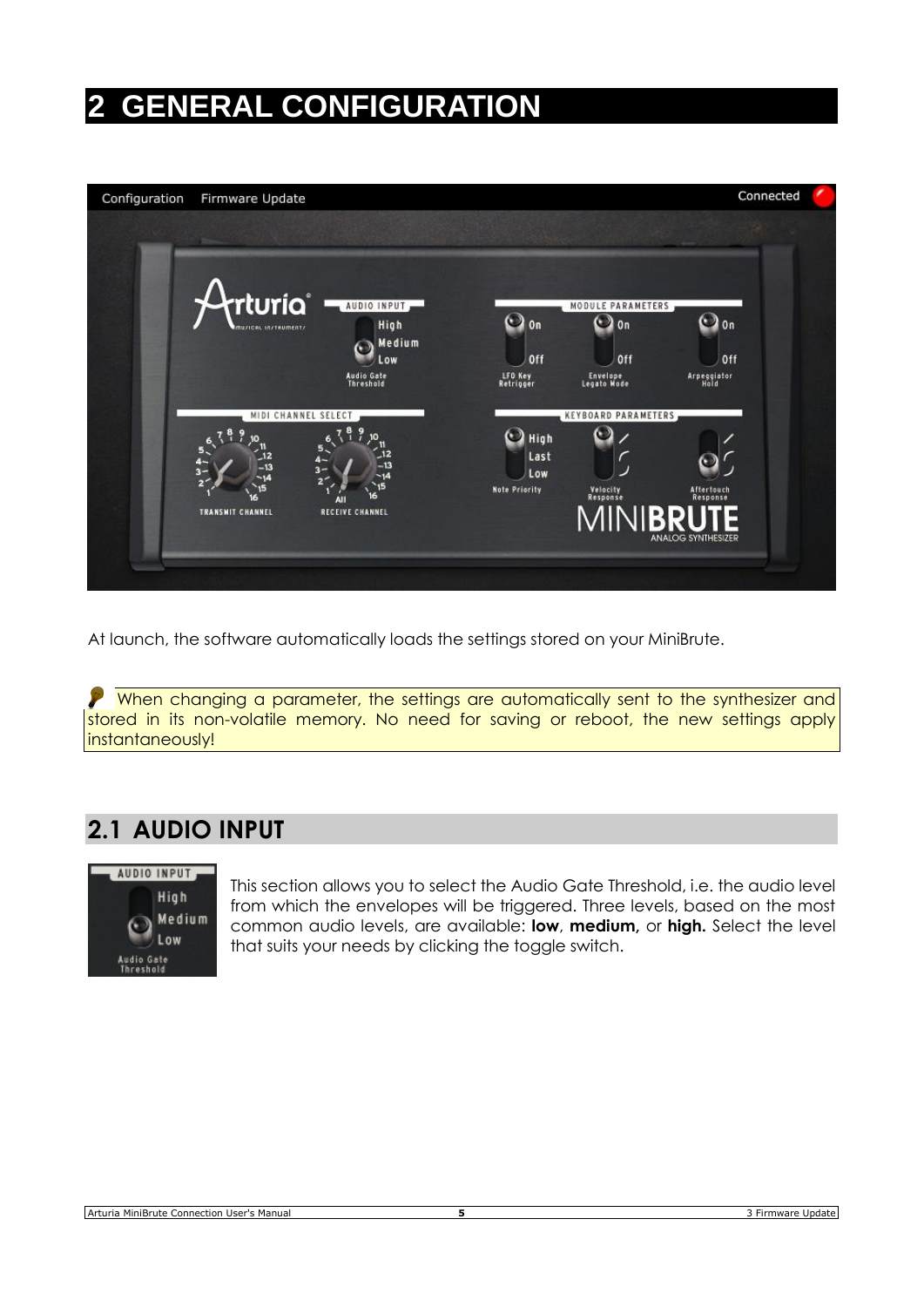## **2.2 MODULE PARAMETERS**

|                      | MODULE PARAMETERS       |             |
|----------------------|-------------------------|-------------|
| 0n                   | 0n                      | 0n          |
| Off                  | 0ff                     | Off         |
| LFO Key<br>Retrigger | Envelope<br>Legato Mode | Arpeggiator |

This section allows the configuration of various modules parameters such as LFO triggering, envelope's legato mode or arpeggiator's notes sorting order.

#### *2.2.1 LFO Key Retrigger*

This parameter sets the trigger mode of the LFO, and offers 2 settings:

- **On:** the LFO restarts each time a key is pressed.
- **Off**: the LFO is running freely, no matter if a key is pressed or not.

#### *2.2.2 Envelope Legato Mode*

This parameter enables or disables the legato mode:

- **On**: if a new note is played while the preceding one is still active, the envelopes will not be triggered again.
- **Off**: the envelopes are triggered each time a key is pressed.

When the legato mode is engaged, make sure to set the keyboard **Note Priority** accordingly. (see 2.4.1, page 7)

#### *2.2.3 Arpeggiator Hold*

This parameter sets the notes sorting order when the arpeggiator Hold mode is engaged.

Two possibilities are offered:

- **On**: notes are sorted by **time** order; it will arpeggiate the notes in the order that you play them. This "mini-sequencer" feature allows to play bassline-style patterns, as multiple occurrences of each notes can be entered.
- **Off**: notes are sorted by **pitch** order; this is the "standard" mode one can expect from an arpeggiator.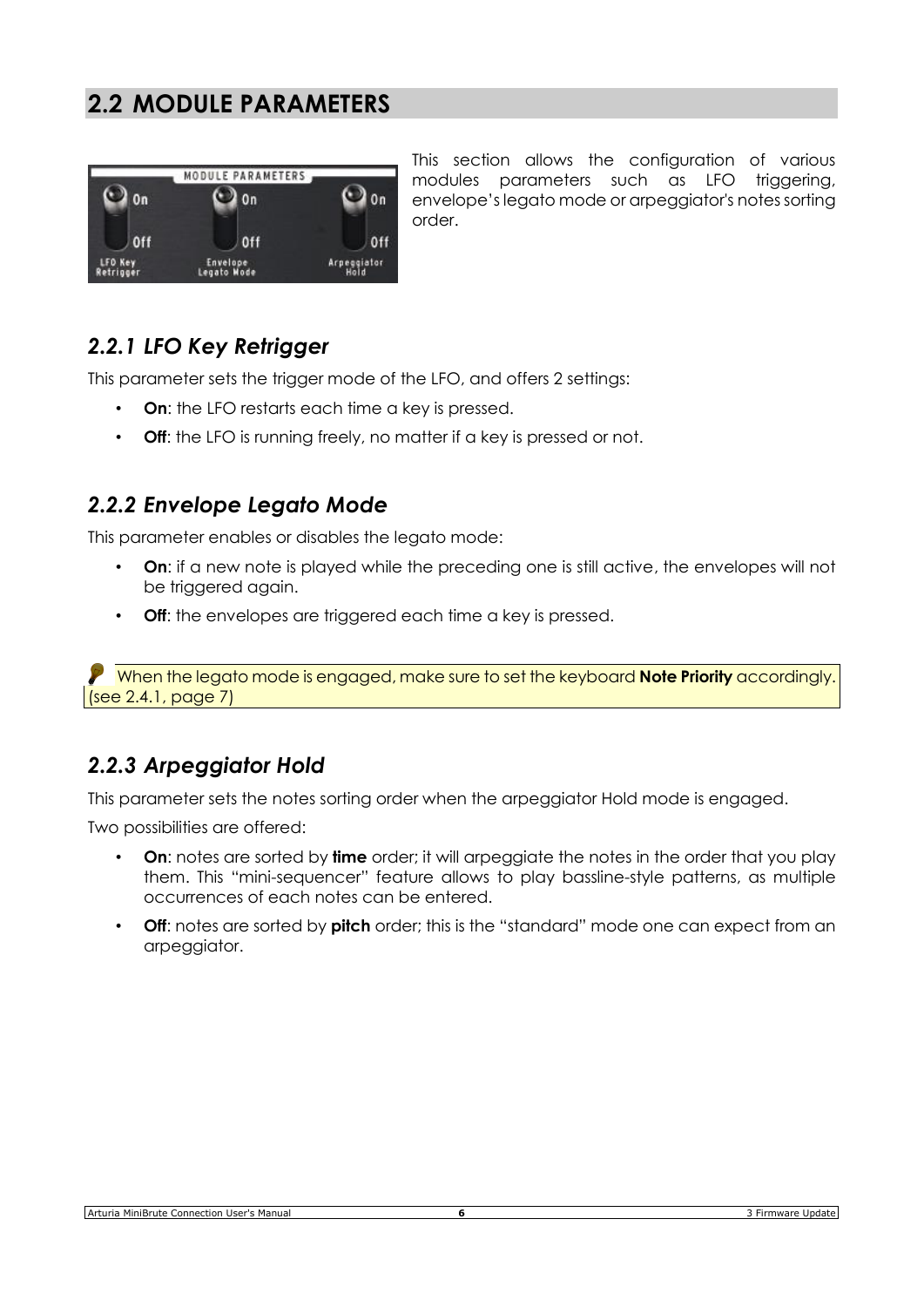# **2.3 MIDI CHANNEL SELECT**



This section allows you to independently set the MIDI input and output channels.

#### *2.3.1 Transmit Channel*

This parameter sets the outgoing MIDI channel, i.e. the channel the instrument will transmit messages onto.

This parameter is useful when the MiniBrute controls external devices.

Available channels are **1** to **16**.

Select the appropriate MIDI channel by clicking the rotary potentiometer: it will increment step after step until the desired value.

#### *2.3.2 Receive Channel*

This parameter sets the incoming MIDI channel, i.e. the channel the instrument will respond to.

This parameter is useful when the MiniBrute is being controlled by external devices.

Available channels are **1** to **16**, and **All** which allows MiniBrute to respond whatever the channel.

Select the appropriate MIDI channel by clicking the rotary potentiometer: it will increment step after step up to the desired value.

# **2.4 KEYBOARD PARAMETERS**



This section allows the configuration of various keyboard parameters such as the play mode, or velocity and aftertouch response curves.

#### *2.4.1 Note Priority*

This parameter sets the play mode when more than one key is pressed:

- **High:** the highest note (pitch sorted) will be played.
- Last: the last note (time sorted) will be played.
- **Low:** the lowest note (pitch sorted) will be played.

#### *2.4.2 Velocity Response*

This parameter sets the velocity curve of the keyboard.

Three settings are available:

• **4**: the keyboard sends **linear** values, i.e. low values will be sent when the keyboard is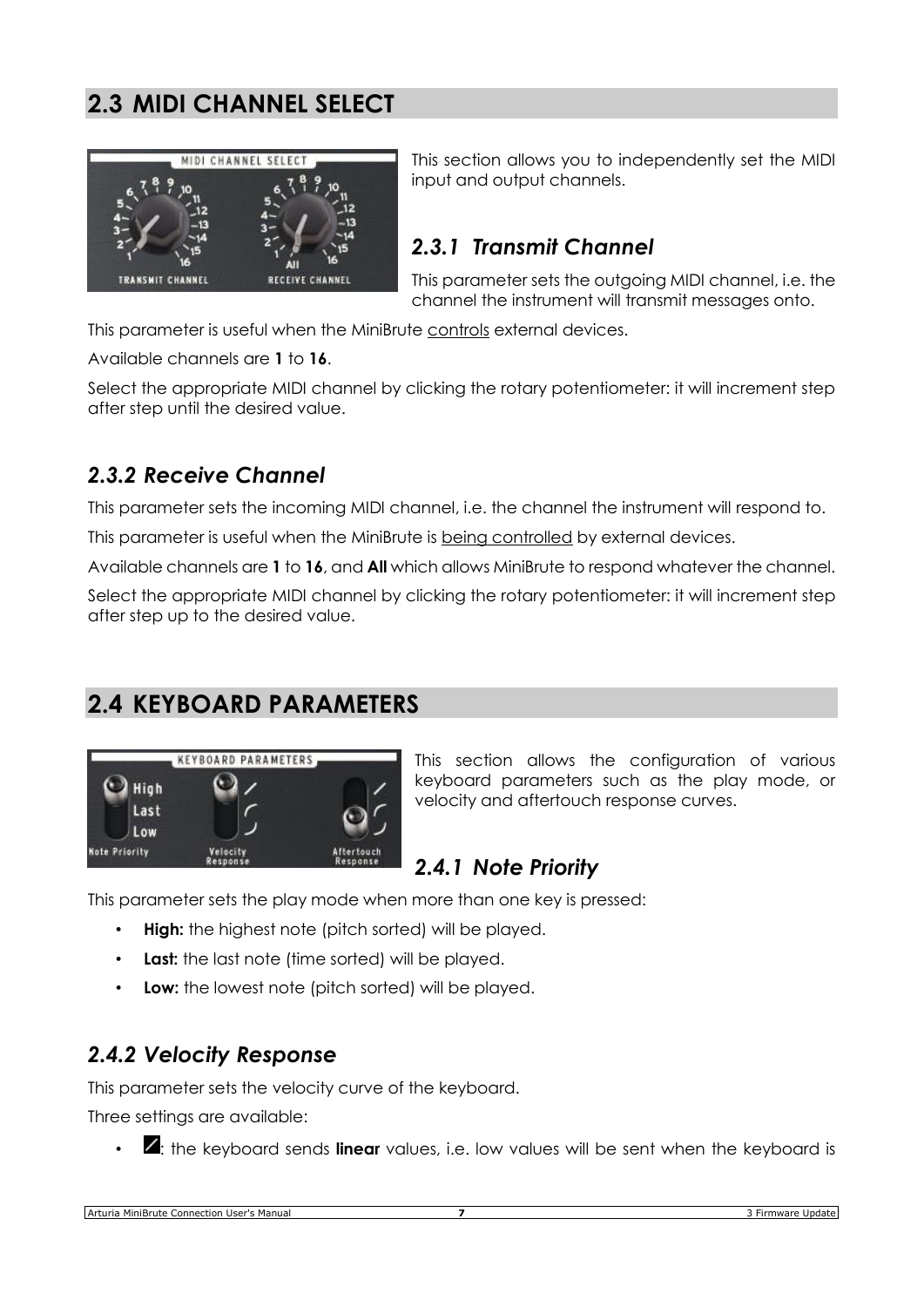played slowly, and high values when played fast.

- **7**: the keyboard sends **logarithmic** values, i.e. high values will be reached even when the keyboard is played slowly.
- **2:** the keyboard sends **exponential** values, i.e. the highest values will be reached only when the keyboard is played fast.

The velocity does not affect any of the MiniBrute sounds or modulations, this setting only affects the velocity data that MiniBrute sends to its USB/MIDI outputs.

#### *2.4.3 Aftertouch Response*

This parameter sets the aftertouch curve of the keyboard. Three settings are available:

- $\blacksquare$ : the keyboard sends **linear** values, i.e. low values will be sent when the pressure on the keyboard is gentle, and high values, when pressed hard.
- **7**: the keyboard sends **logarithmic** values, i.e. high values will be reached even when the pressure on the keyboard is gentle.
- **2:** the keyboard sends **exponential** values, i.e. the highest values will be reached only when the pressure on the keyboard is strong.

**P** When engaged on the MiniBrute frontpanel, the aftertouch can modulate the filter's Cutoff frequency or the **Vibrato**. The aftertouch values are also sent through MIDI to control external devices.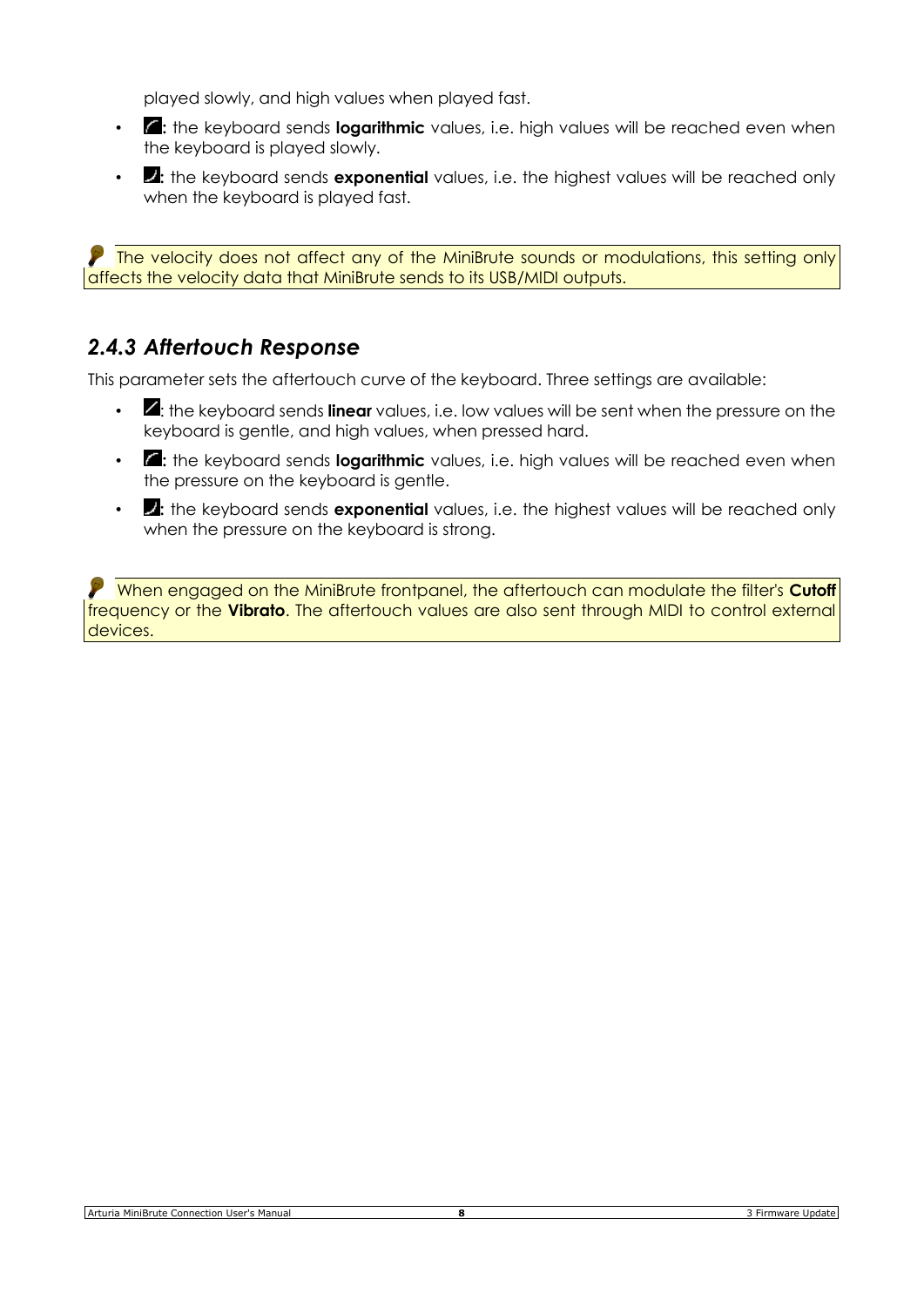# **4 FIRMWARE UPDATE**

# **4.1 FIRMWARE VERSION**

**FIRMWARE VERSION** 

Firmware Version:  $1.0.1$  Version number of the firmware embedded in your MiniBrute synthesizer.

# **4.2 CHECK UPDATE**



Click this button to open a web browser which will guide you directly to the latest version available. If the version on the Internet is more recent than the one shown previously, close the MiniBrute Connection application, download the new update, extract it and install this new version.

## **4.3 UPDATE FIRMWARE**



Click this button to manually update your firmware to the version included in the application.

The update process takes a few seconds only, the octave LEDs will display activity to let you know it is updating. Make sure not to disconnect your unit before process completion!

Once completed, first reboot MiniBrute, then click OK:



# **4.4 TROUBLESHOOTING**

#### *4.4.1 Connection cannot be established*

If you did not reboot before clicking "OK", the unit might not be seen as connected anymore.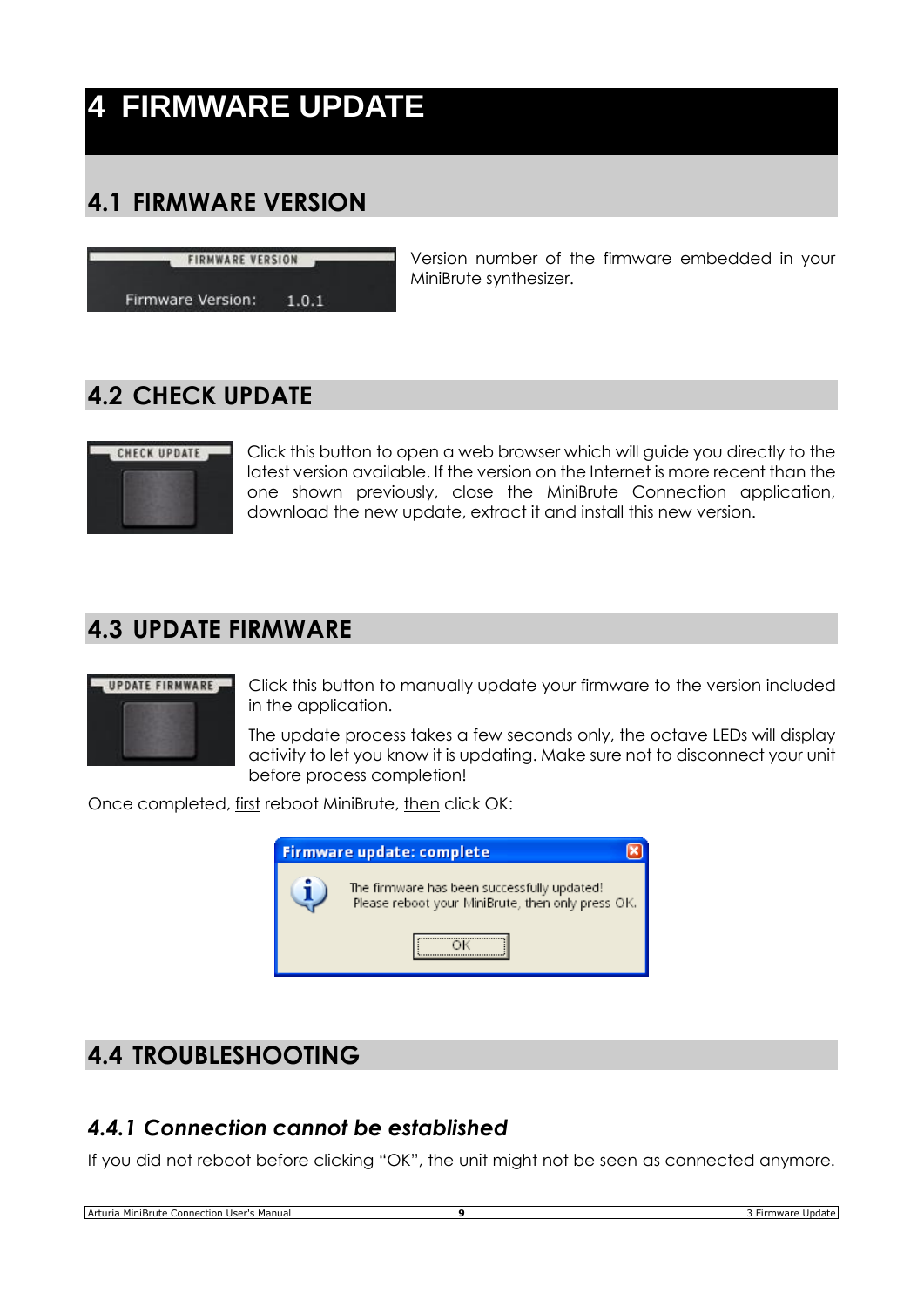This can be fixed easily:

- 1. Close the MiniBrute Connection software editor.
- 2. Reboot your instrument.
- 3. Launch the MiniBrute Connection software editor and try again.

#### *4.4.2 Update has been interrupted*

If something went wrong during the firmware update process (computer crash, unplugged USB cable, zombie attack, etc.), there is still a possibility to restore the instrument:

- 1. Close the MiniBrute Connection software.
- 2. Reboot the instrument while pressing down the octave Down and Up buttons: all octave LEDs should be lit.
- 3. Launch the MiniBrute Connection software: you will be prompted for the automatic firmware update. Just cancel, it won't work.
- 4. Enter into the **Firmware Update** view, and run the manual update.
- 5. Reboot the instrument, then click OK. Your MiniBrute is now fully restored and updated.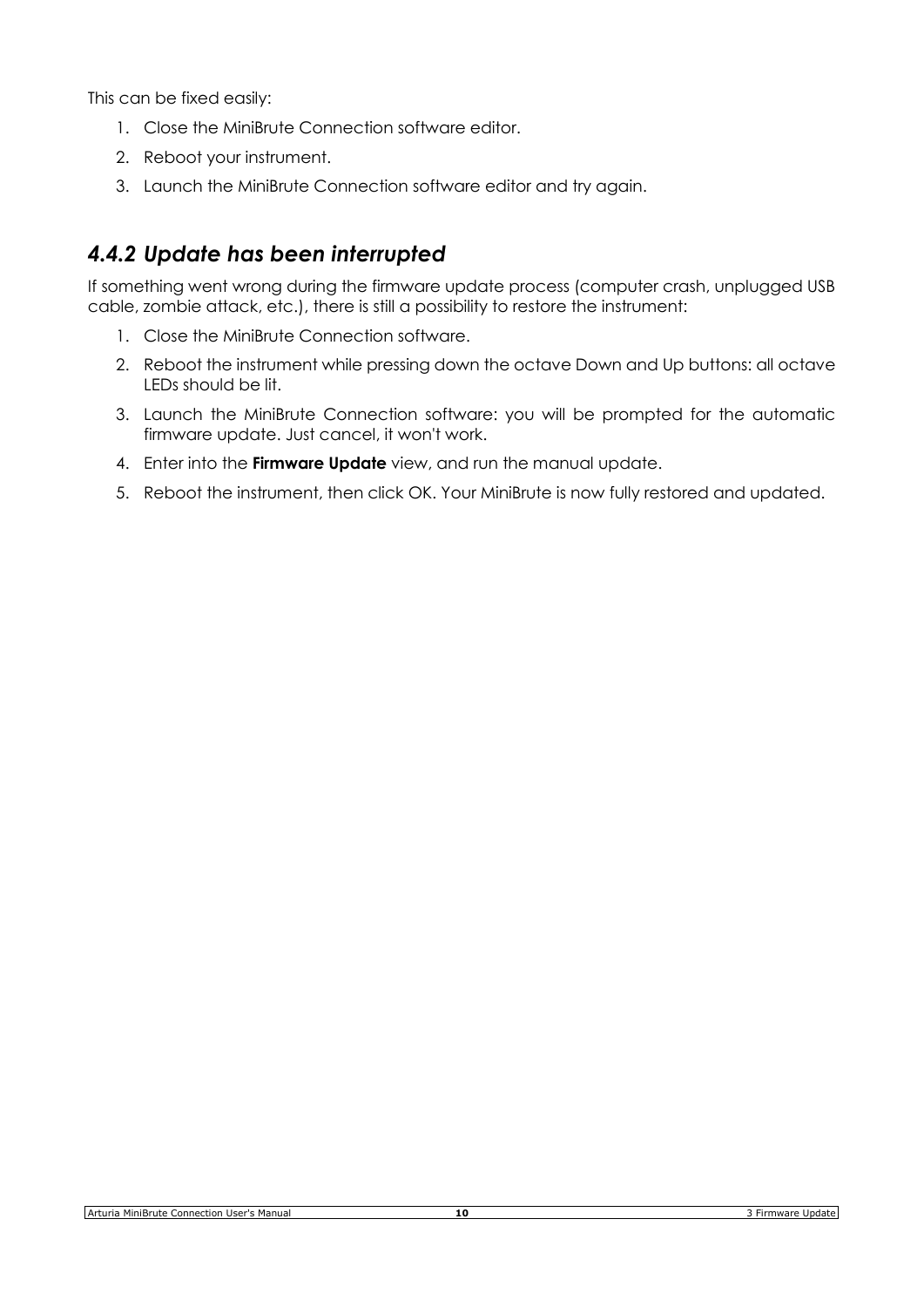# **5 CHANGING PARAMETERS VIA MIDI CCS**

The MiniBrute allows you simple access to all the parameters found in the editor via easy to use MIDI CCs. When parameters are changed using CCs, changes will be lost after a restart. To write changes to internal memory you have to use the editor.

#### **Parameter MIDI CC Value**

| <b>Parameter</b>          | <b>MIDI CC</b> | <b>Value</b>                    |
|---------------------------|----------------|---------------------------------|
| <b>Receive Channel</b>    | 102            | 1 to 16, 17=All                 |
| Send Channel              | 103            | 1 to 16                         |
| <b>Sync Source</b>        | 108            | 0 to $41$ = Auto                |
|                           |                | 42 to $83 = \text{Int}$         |
|                           |                | 84 to $127 = Ext$               |
| Env Legato Mode           | 109            | 0 to $63 = \text{Off}$          |
|                           |                | 64 to $127 = On$                |
| <b>LFO Retrig Mode</b>    | 110            | 0 to $63 = \text{Off}$          |
|                           |                | 64 to $127 = On$                |
| <b>Note Priority</b>      | 111            | 0 to $41$ = Last                |
|                           |                | 42 to $83 =$ Low                |
|                           |                | 84 to $127 = High$              |
| <b>Velocity Curve</b>     | 112            | 0 to $41 = Lin$                 |
|                           |                | 42 to $83 =$ Log                |
|                           |                | 84 to $127$ = Anti Log          |
| <b>Audio In Threshold</b> | 115            | 0 to $41$ = Low                 |
|                           |                | 42 to $83 =$ Mid                |
|                           |                | 84 to $127 =$ High              |
| <b>Aftertouch Curve</b>   | 116            | 0 to $41$ = Exponential         |
|                           |                | 42 to $82$ = Logarithmic        |
|                           |                | 83 to $127$ = Linear            |
| Arpeggiator Hold          | 117            | 0 to $63 = \text{Off}$          |
|                           |                | 64 to $127 = On$                |
| Local ON/OFF              | 122            | $0 =$ turn off; $127 =$ turn on |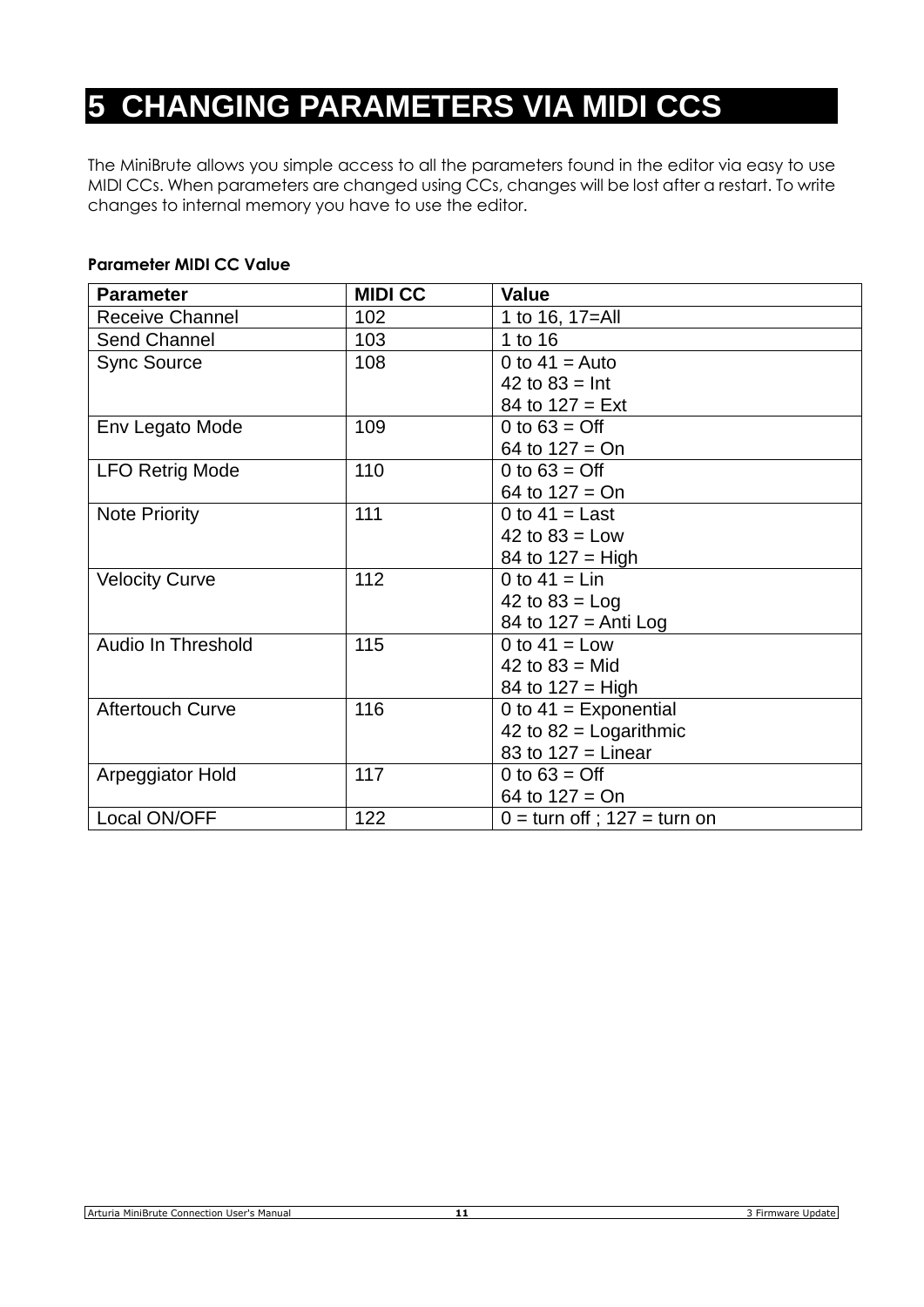# **6 LEGAL NOTES**

# **6.1 NO LIABILITY FOR CONSEQUENTIAL DAMAGES**

Neither ARTURIA nor anyone else involved in the creation, production, or delivery of this product shall be liable for any direct, indirect, consequential, or incidental damages arising out of the use of, or inability to use this product (including without limitation, damages for loss of business profits, business interruption, loss of business information and the like) even if ARTURIA was previously advised of the possibility of such damages. Some states do not allow limitations on the length of an implied warranty or the exclusion or limitation of incidental or consequential damages, so the above limitation or exclusions may not apply to you. This warranty gives you specific legal rights, and you may also have other rights which vary from state to state.

# **6.2 FCC INFORMATION (USA)**

**DO NOT MODIFY THE UNIT!** This product, when installed as indicate in the instructions contained in this manual, meets FCC requirement. Modifications not expressly approved by ARTURIA may avoid your authority, granted by the FCC, to use the product. **IMPORTANT:** When connecting this product to accessories and/or another product, use only high quality shielded cables. Cable (s) supplied with this product MUST be used. Follow all installation instructions. Failure to follow instructions could void your FFC authorization to use this product in the USA.

**NOTE:** This product has been tested and found to comply with the limit for a Class B Digital device, pursuant to Part 15 of the FCC rules. These limits are designed to provide a reasonable protection against harmful interference in a residential environment. This equipment generate, use and radiate radio frequency energy and, if not installed and used according to the instructions found in the users manual, may cause interferences harmful to the operation to other electronic devices. Compliance with FCC regulations does not guarantee that interferences will not occur in all the installations. If this product is found to be the source of interferences, which can be determined by turning the unit "OFF" and "ON", please try to eliminate the problem by using one of the following measures:

· Relocate either this product or the device that is affected by the interference